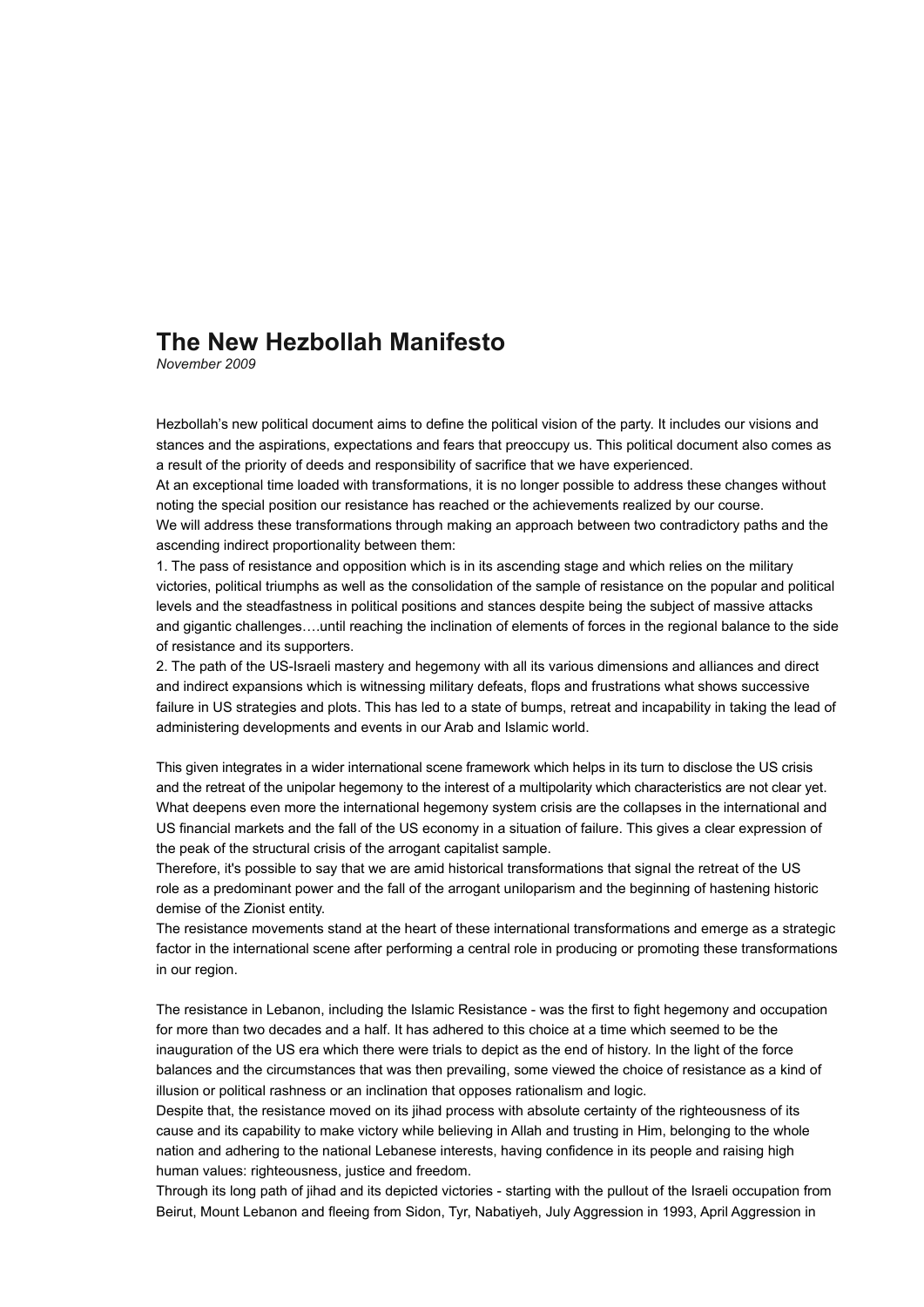1996, the liberation in May 2000 and July War 2006 – this resistance secured its credibility and model before making its victories. The Resistance project has grown from a liberation power to a balance and confrontation power and then to a defense and deterrence one besides its political internal role as an influencing pillar in building the just and capable state.

Simultaneously it was doomed for the political and human status of the Resistance to evolve: it developed from being a Lebanese national value to a radiant Arab and Islamic value and it has become today an international human value; its model is being followed and its achievements are being taken into consideration by the experiences and courtesies of all those seeking freedom and liberty all around the world.

Despite being aware of these promising transformations and seeing the enemy oscillating between the incapable war strategy and the incapability to reach a settlement with the conditions hit sets, Hezbollah does not underestimate the size of patent current challenges and threats, the severity of the confrontation path and the great sacrifices deemed necessary by the resistance path to restore rights and take part in reviving the nation. Still facing that, Hezbollah has become now clearer in its choices, more determined in its will and more confident in its Lord, people and itself.

In this context, Hezbollah defines the main headlines that constitute a political and intellectual framework for its vision and stances towards the posing challenges.

#### **CHAPTER ONE - Domination and Hegemony Section 1 - American-Western Hegemony and the world**

Following World War II, the United States became the centre of polarization and hegemony in the world; as such a project witnessed tremendous development on the levels of domination and subjugation that is unprecedented in history, making use and taking advantage of the multifaceted achievements on the several levels of knowledge, culture, technology, economy as well as the military level - that are supported by an economic-political system that only views the world as markets that are to abide by the American view. The most dangerous aspect in the western hegemony - the American one precisely - is that they consider themselves owners of the world and therefore, this expanding strategy along with the economic-capitalist project has become a "western expanding strategy" that turned to be an international scheme of limitless greed.

Savage capitalism forces - embodied mainly in international monopoly networks of companies that cross the nations and continents, networks of various international establishments especially the financial ones backed by superior military force have led to more contradictions and conflicts - of which not less important - are the conflicts of identities, cultures, civilizations, in addition to the conflicts of poverty and wealth.

These savage capitalism forces have turned into mechanisms of sowing dissension and destruction of identities as well as imposing the most dangerous type of cultural, national, economic as well as social theft. Globalization has reached its most dangerous facet when it turned into a military one led by those following the Western scheme of domination - of which it was most reflected in the Middle East, in Afghanistan, Iraq, Palestine and Lebanon, where the latter's share was the July 2006 aggression by the "Israelis". This plot found its peak with the neoconservative grip under the administration of George Bush since their project found its way to execution after he was sworn in. It was neither weird nor surprising that what the neoconservative platform focused on the most was rebuilding US capabilities; which reflected a strategic vision of US national security through building military strategies not only as a force of deterrence but also as a force of action and intervention.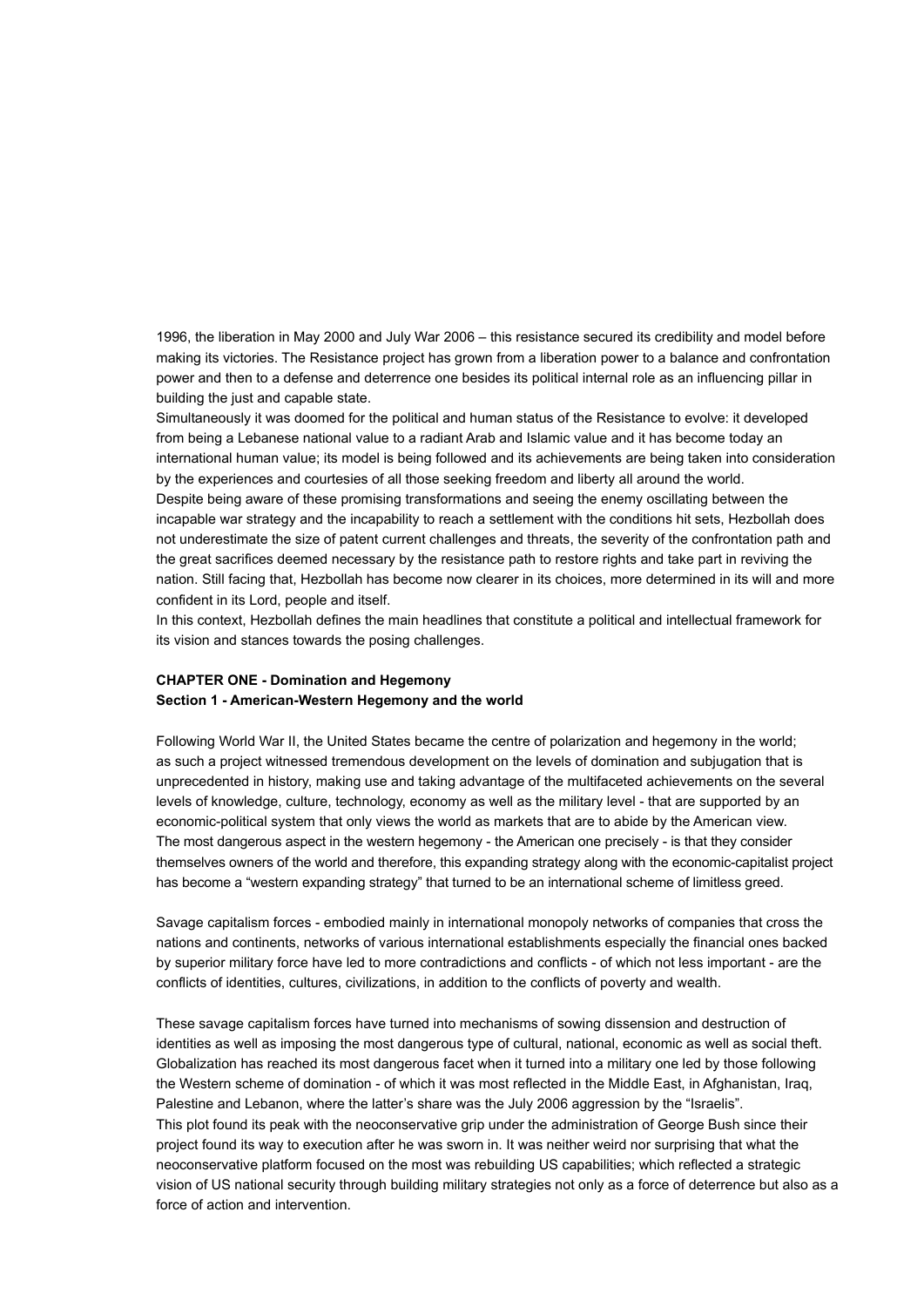Following the September 11 attacks, the Bush administration found that the opportunity was appropriate to exercise the largest possible influence under the slogan of "universal war against terrorism". It has performed many attempts that were considered as successful in the beginning based on the following: 1. Militarizing relationships and foreign policies with other countries to the utmost.

2. Monopolizing decision-making, by taking strategic decisions, relying on coordination only at times of

necessity and exclusively with allies that can be trusted.

3. Rapidly ending war in Afghanistan to have the maximum amount of time for the next step, consequently; taking over Iraq which is considered as the foundation of launching the New Middle East project in conformity with the world's demands post the 11 September incident.

The Bush administration was not hesitant about resorting to all means of deceive, mislead, and diversion as to justify its wars, particularly its war on Iraq, and against all those who fight and resist its colonialist scheme, whether entities, nations, or movements.

Furthermore, the Bush administration sought to establish conformity between "terrorism" and "Resistance", in order to strip off the latter's humanitarian and legal legitimacies and by that justify its wars against these movements, seeking to remove the fundamental right of the nations of defending their right to live with dignity and national sovereignty, and by removing their role in the human historical movement, culture not to mention civilization. Terrorism has turned into an American pretext of hegemony through many tools such as pursuit, arbitrary detention, unjust trials witnessed in Guantanamo as well as through direct meddling in the sovereignty of other countries and states, in addition to imposing sanctions against complete nations, giving itself the right to launching destructive wars that know no difference between the guilty and the innocent and does not differentiate between the man, woman, elderly or child.

So far, not only these US wars have caused tremendous mass destruction, but also have cost millions of lives, and not only affected concrete but also societies and nations of where it was shattered. This hegemony has aimed at producing civil conflicts of various sect and religious dimensions, not to forget targeting the culture and civilization of these nations.

There is no doubt that the American Terrorism is the origin of all terrorism in this world. The Bush administration has turned the United States into a threat menacing the whole world on all levels and dimensions, and if an international survey was to be made, the US would turn out to be the most hated in the world.

The failure of the US war on Iraq and the development of the resistance there, in addition to the regional and international abhorrence to the results of the war, and the failure of the so called "War on Terrorism" especially in Afghanistan, as well as the complete US failure in Lebanon and Palestine through "Israeli" tools, led to the wear away of American fear as well as a decline in the strategies and capabilities of the US to seek new adventures.

Yet this failure does not mean the US will easily stop interfering, but will make an effort to protect what it calls "strategic interests", that is because the US hegemonic policies are based on ideological considerations, and mind plans that are nourished by diversities allied with an industrial - military complex that has limitless greed and avariciousness.

#### **Section 2 - Our region and the American Scheme**

Indeed, if the whole world was suffering from the American hegemony, the Arab and Islamic nations seem to suffer even more for many considerations related to history, civilization, culture, as well as geographical site. Since decades, the Arab and Islamic world has always been subject to endless wild and savage wars.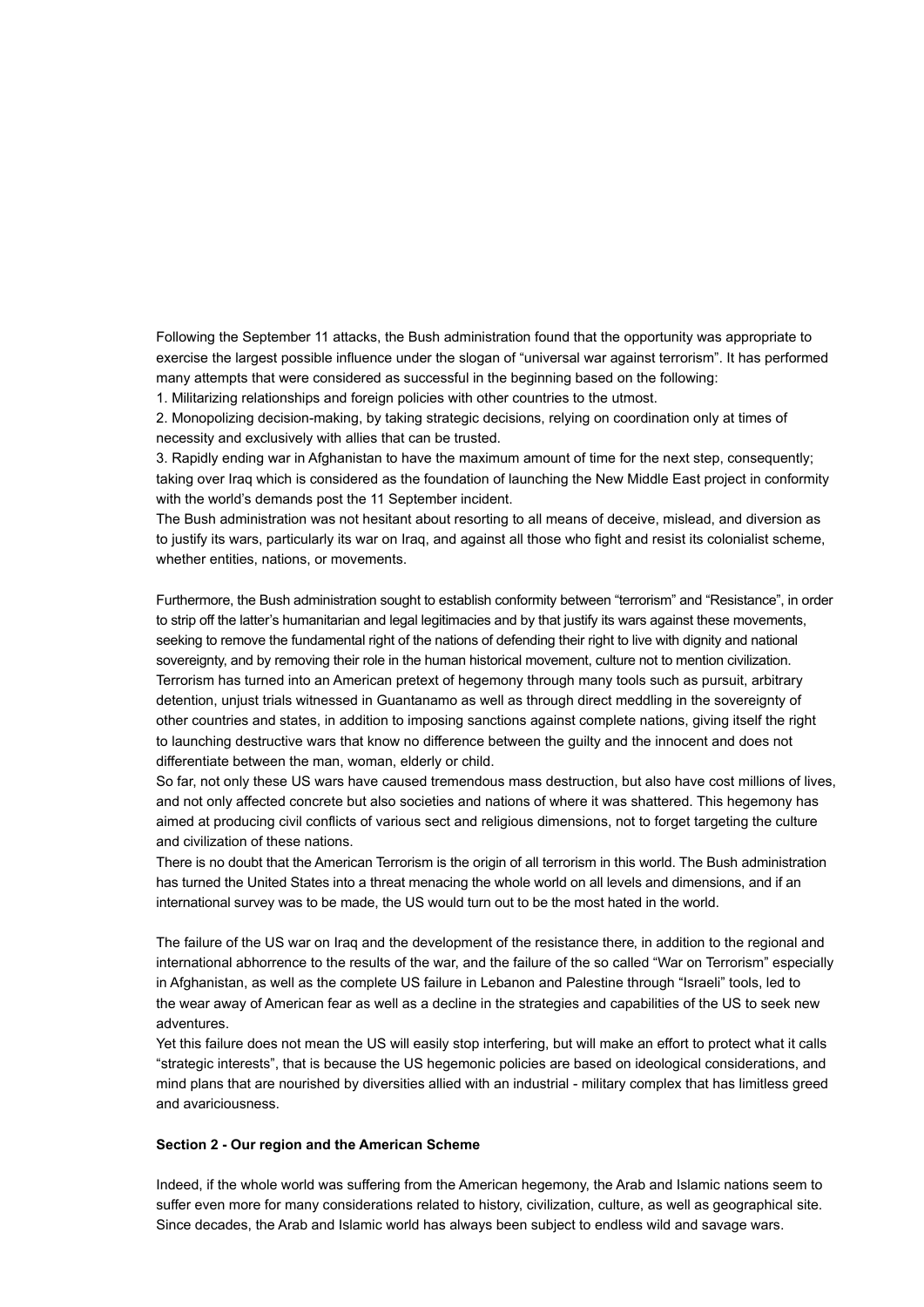However, this hegemony's most dangerous phase took place with the creation of the Zionist entity and its embedment in the region, which is part of the scheme to divide and detach nations of the region into entities in constant conflict under different titles. This colonial stage has reached the plot of the US colonial inheritance in the region.

The central goal of the American hegemony resides in dominating the nations politically, economically, culturally and through all aspects. It also resides in looting the treasures and resources of the region, topping these resources is fuel, as it is the base of controlling the world economy not to mention resorting to all merciless, inhumane and unethical means including the use of extreme military power whether directly or through a mediator.

To achieve this goal, Washington resorted to different general policies and work strategies, of which the most outstanding are:

1. Providing the Zionist entity with stability guarantees, in such a way that allows this entity to play the role of a cancerous gland that absorbs and sucks out all the energies and capabilities of the nation as to destruct its ambitions and aims.

2. Manacling the spiritual, civil and cultural capabilities of our people and aiming at weakening its morals through media and psychological wars in order to affect the image and symbols of the resistance and its struggle.

3. Supporting the systems of dictatorship and tyranny as well as subjection in the region.

4. Taking control of the geographical strategic points in the region whether land, air, or water and spreading military bases in its vital locations as to back up its wars in the region.

5. Disallowing any movement in the region from rising and possessing means of power and development as to play a major role in the world history.

6. Creating and embedding sedition and divisions of all types, especially sectarian ones among Muslims, to create limitless internal civil clashes.

It is very obvious that the only way to view any conflict in any region worldwide is through a strategic international dimension, as the American threat is not only local in this region, and does not affect one place without the other. Therefore; the front of confrontation with this American threat should be international as well.

There is no doubt this confrontation is delicate and difficult, it is a battle of a historical aspect, a battle of generations that requires benefiting every single assumed power and ability. Our experience in Lebanon had taught us that difficulty does not imply impossibility, rather means we are ready to utmost levels, people and authority for all possibilities, ready to achieve victories.

The American arrogance has left no choice to our nation and people but the choice of resistance, at least for a better life, and for a humanitarian future, a future governed by relations of brotherhood, solidarity and diversity at the same time in a world of peace and harmony, exactly as was drawn by our prophets and great leaders throughout history and it is in the expectations and admirations of the human soul.

# **CHAPTER TWO - Lebanon Section 1 - The Homeland**

Lebanon is our homeland and the homeland of our fathers and ancestors. It is also the homeland of our children, grandchildren, and the future generations. It is the country to which we have given our most precious sacrifices for its independence and pride, dignity and freedom.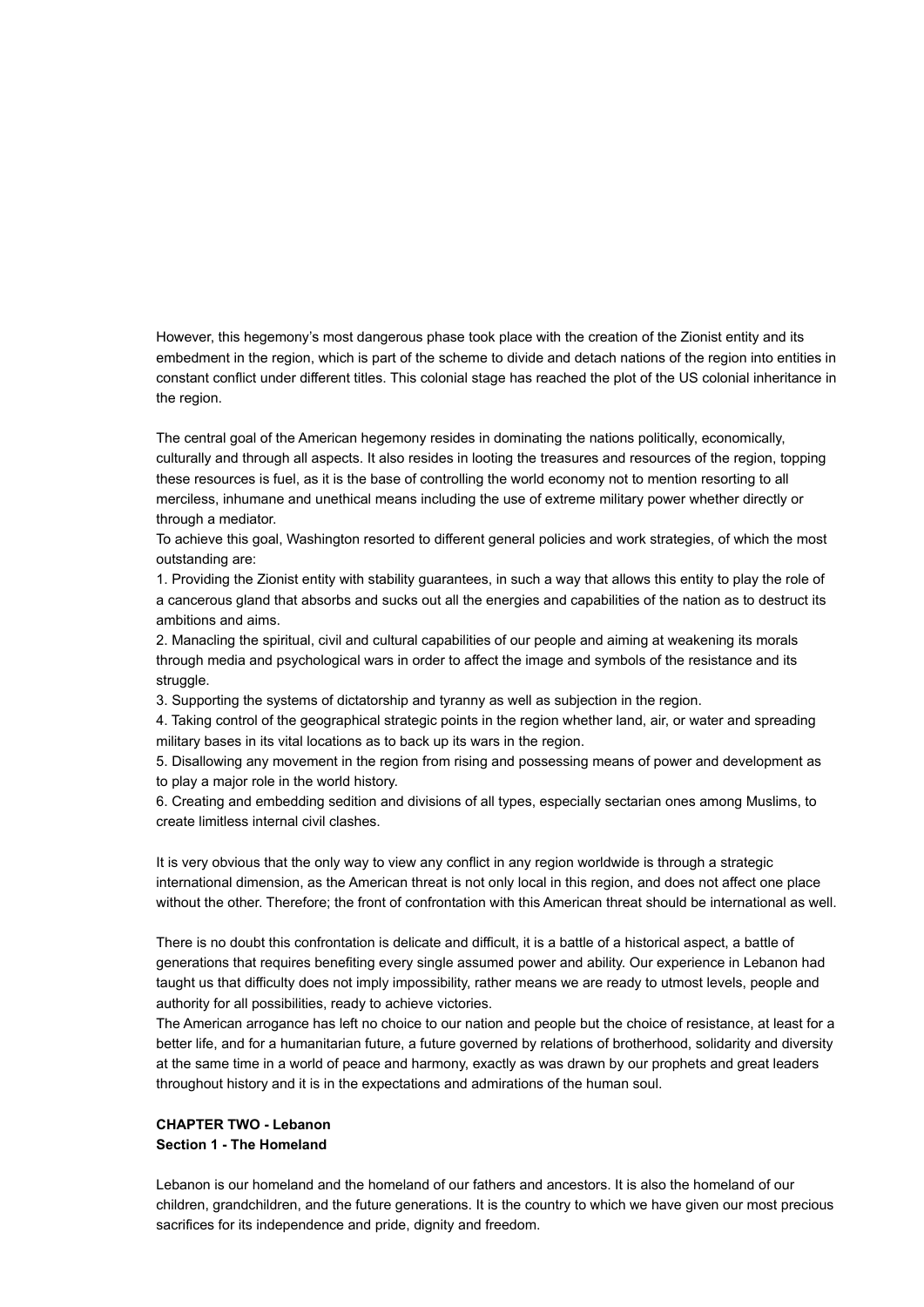We want a unified Lebanon for all Lebanese alike. We oppose any kind of partition or federalism, whether apparent or disguised. We want Lebanon to be sovereign, free, independent, strong and competent. We also want it to be powerful, active, and present in the geopolitics of the region. We want it also to be an influential provider in making the present and the future as it was always present in making the history. One of the most important conditions for the establishment of a home of this type and its persistence is having a strong, capable and just state, in addition to a political system which truly represents the will of the people and their aspirations for justice and freedom, security and stability, well-being and dignity. This is what all the Lebanese people seek and work to achieve and we are a part of them.

#### **Section 2 - The Resistance**

"Israel" embodies an eternal threat to Lebanon - the State and the entity - and a real hazard to the country in terms of its historical cravings in land and water especially that Lebanon is considered to be a model of coexistence in a unique formula that opposes with the idea of the racist state which expresses itself in the Zionist entity. Moreover, Lebanon's location at the borders of occupied Palestine urged it to abide national and pan-Arab responsibilities.

The "Israeli" threat to this country started since the establishment of the Zionist entity in the land of Palestine, an entity that did not falter to divulge its aspirations to occupy some parts of Lebanon and to grasp its wealth, mainly its water. Thus, it sought to achieve these ambitions progressively.

This entity began its aggression on Lebanon since 1948 from the border to the depth of the country, from the Houla massacre in 1949 to the aggression on the Beirut International Airport in 1968, including long years of assaults on border areas, their land, population and wealth, as a preface to confiscate direct land through repeated invasions, leading to the March 1978 invasion and the occupation of the border area, making its people subject to its influence at all levels, as a prelude to suppress the whole country in the invasion of 1982.

All of this was taking place with a full back of the United States and ignorance until the level of collusion of the so-called international community and its institutions in the midst of a suspicious Arab official silence and an absence of the Lebanese authority at the time leaving the land and people subject to the "Israeli" occupation without assuming its responsibilities and national duties.

Under this immense national tragedy, the Lebanese, who are loyal to their homeland didn't have the choice but to use their right and persist from their national duty and moral and religious in the defense of their land. Thus, their choice was: the launch of an armed popular resistance to face the Zionist danger and permanent hostility. In such difficult circumstances, the process of renovating the nation through armed resistance started, paving the way for liberating the land and the political choice from the hands of the "Israeli" occupation as a prelude to the restitution of the State and the building of its constitutional institutions.

The Resistance has coroneted all these dimensions together through achieving the Liberation in 2000 and the historic victory in July 2006, presenting to the whole world a true experience in defending the homeland, an experience that became a school from which nations and states benefit to protect their territory, defend their independent and preserve their sovereignty.

This national achievement was made real thanks to the support of a loyal nation and a national army, thus exasperating the enemy's aims and causing him a historic defeat, allowing the Resistance to celebrate along with its fighters and martyrs as well as all of Lebanon through its nation and army the great victory that opened a new chapter in the region entitled crucial role and function of the resistance to daunt the enemy and guarantee the protection of the country's independence, sovereignty and defend its people and carry out the liberation of the rest of the occupied territory.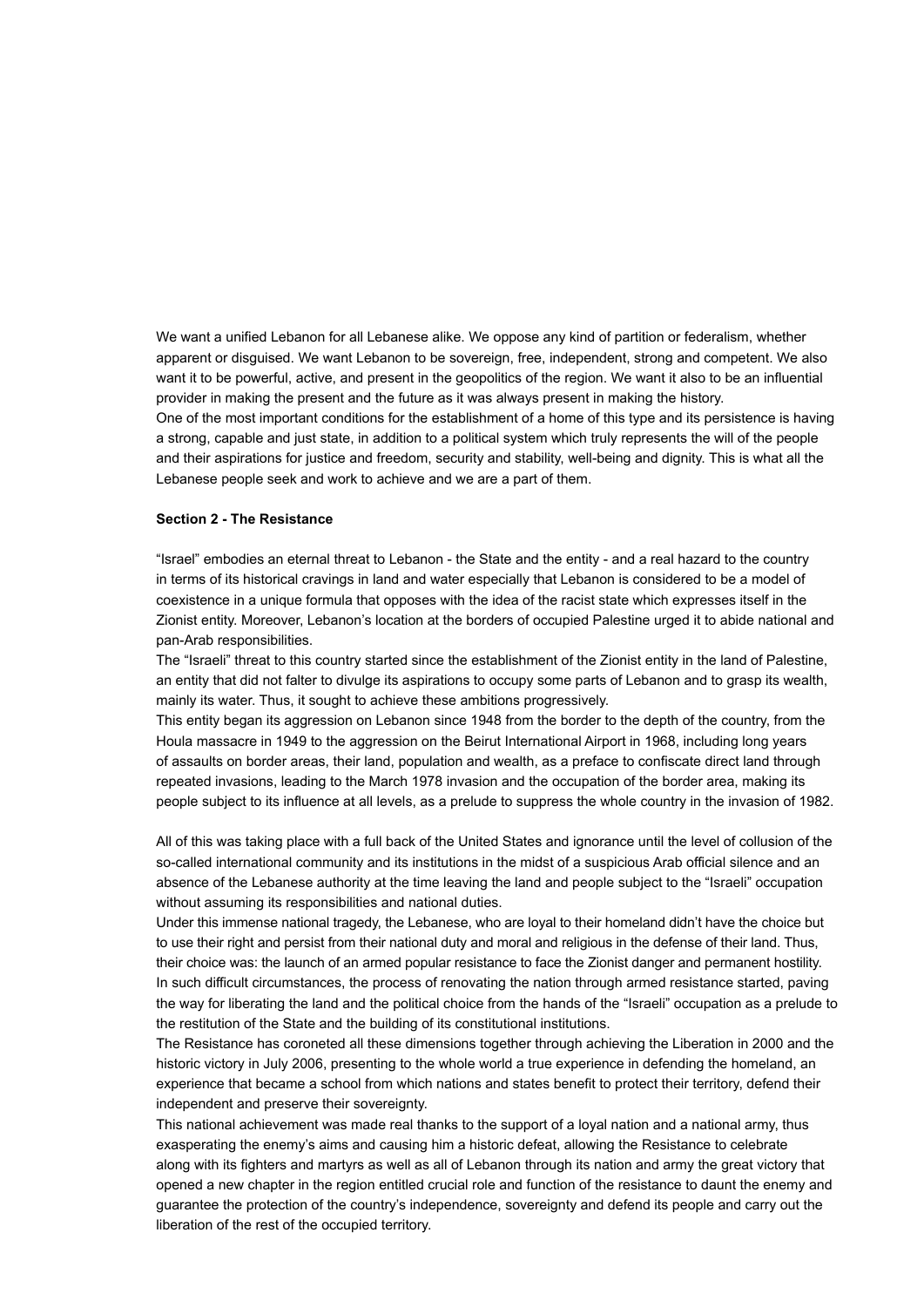The Resistance role is a national necessity as long as the "Israeli" threats and aspirations persist. Therefore, and in the deficiency of strategic balance between the state and the enemy, the "Israeli" threat urges Lebanon to approve a defensive strategy that depends on a popular resistance participating in defending the country and an army that maintains the security of the country, in a complementarily process that proved to be triumphant through the preceding stage.

This formula, evolved from within the defensive strategy, composes an umbrella of protection for Lebanon, especially after the malfunction of other speculations on the umbrellas, whether international or Arab, or negotiating with the enemy. The adoption of the Resistance choice in Lebanon achieved its role in liberating the land, restoring the State institutions and defending the sovereignty. Afterwards, the Lebanese are concerned with safeguarding and maintaining this format because the "Israeli" danger terrorizes Lebanon in all its components, which requires the widest Lebanese participation in assuming responsibilities of defense. Finally, the accomplishment of the Resistance experience in fighting the enemy and the failure of all plots and schemes to erase resistance movements or besieging them or even disarming them annexed to the extension of the "Israeli" threat in Lebanon obligates the Resistance to do its best to reinforce its abilities and join its strengths to assume its national responsibilities and liberate what remains under the "Israeli" occupation in the Shibaa farms and Kfarshouba hills and the Lebanese town of Ghajar as well as liberating the detainees and missing people and martyrs' bodies, and participating in the role of defending and protecting the land and people.

#### **Section 3 - State and Political System**

The major problem in the Lebanese political system, which thwarts its reform, development and regular updating, is political sectarianism.

The fact that the Lebanese political system was founded on a sectarian basis represents in itself a strong restriction to the achievement of true democracy where an elected majority can rule and an elected minority can oppose, opening the door for a proper exchange of power between the loyalty and the opposition or the various political coalitions. Thus, abrogating sectarianism is a basic condition for the execution of the majority-minority rule.

Yet, and until the Lebanese could achieve through their national dialogue this historic and sensitive accomplishment, which is the abrogation of political sectarianism, and since the political system in Lebanon is established on sectarian foundations, the homogenous democracy will linger the fundamental basis for governance in Lebanon, because it is the actual quintessence of the spirit of the constitution and the core of the Charter of the co-existence.

From here, any approach to the national issues according to the equation of the majority and minority anticipates the achievement of the historic and social conditions for the exercise of effectual democracy in which the citizen becomes a value in itself.

Meanwhile, the Lebanese will to live together in dignity and equal rights and duties needs a beneficial collaboration in order to merge the principle of true partnership, which constitutes the most suitable formula to protect the full diversity and stability after a period of instability caused by the different policies based on the affinity towards monopoly, deletion and exclusion.

The consensual democracy represents a proper political formula to assure true partnership and contributes in opening the doors for everyone to join the phase of building the reassuring state.

Our vision for the State that we should build together in Lebanon is embodied in the State that protects public freedoms, the State that is devoted to national unity, the State that protects its land, people, and sovereignty, the State that has a national, strong and prepared army, the State that is structured under the base of modern, effective and cooperative institutions.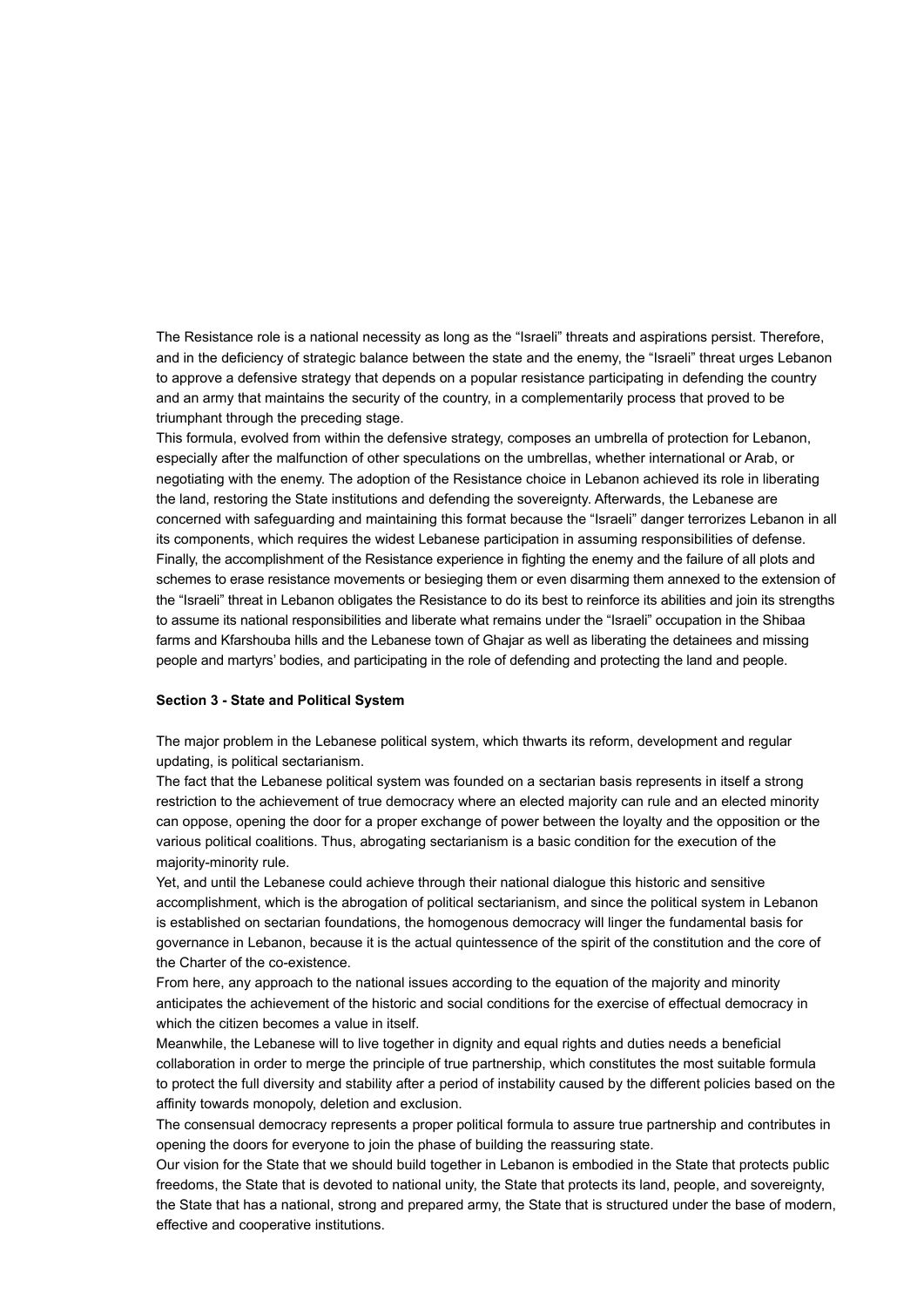It is the State that is dedicated to the application of laws on all its citizens without discrimination, the State that pledges a correct and right parliamentary representation based on a modern election law that permits the voters of choosing their representative away from pressures, the State that depends on capable people despite their religious beliefs and that identifies mechanisms to battle corruption in administration, the State that enjoys an independent and non-politicized Justice authority, the State that sets up its economy chiefly according to the producing sectors and works on uniting them especially the agriculture and industry ones, the State that pertains the principle of balanced development between all regions, the State that cares for its people and works to offer them with appropriate services, that State that takes care of the youth generation and help young people to build up their energies and talents, the State that works to fuse the role of women at all levels, the State that care for education and work to reinforce the official schools and universities alongside applying the principle of obligatory teaching, the State that adopts a decentralized system, the State that works hard to prevent emigration and the State that guards its people all over the world and protects them and benefits from their positions to dish up the national causes.

The establishment of a state based on these specifications and conditions is an objective to us just like it's the objective of every honest and sincere Lebanese. In Hizbullah, we will wield all possible efforts, in assistance with the popular and political forces, to attain this noble national objective.

#### **Section 4 - Lebanese-Palestinian ties**:

One of the tragic consequences of the emergence of the Zionist entity on the land of Palestine and the displacement of its inhabitants is the problem of Palestinian refugees who moved to Lebanon to live temporarily in its land as guests to their fellow Lebanese until returning to their homes from where they were expelled. The original and direct reason of the sufferance of Lebanese and Palestinians was actually the "Israeli" occupation of Palestine and all the resulting tragedies and calamities in the entire region. Moreover, the suffering of the Palestinian refugees in Lebanon was not limited to the pain of forced migration but also to the "Israeli" massacres and atrocities which destructed concrete and man, just like what happened in the Nabatiyeh camp that was fully destroyed. This suffering also includes the harsh living circumstances in the refugee camps that lack the basic necessities of a descent life, deprivation of civil and social rights as well as the negligence of the Lebanese government towards them as it did not fulfill its duties.

The Lebanese authorities are now-a-days called to assume their responsibilities and therefore build the Lebanese-Palestinian relations under right, solid and legal basis that respect the justice, rights and mutual interests' balances to both nations. It is very essential that the Lebanese-Palestinian relationship becomes free from being governed by the whims and moods, as well as political calculations, internal interactions, and international interventions. We believe that succeeding in this mission requires:

- A Lebanese-Palestinian direct dialogue

- A permission for Palestinians in Lebanon to agree on a unified reference that represents them in dialogue.

- Providing Palestinian refugees with their social and civilian rights, in such a way that suits their humanity, preserves their identity and cause.

- Commitment to the Right of Return and rejecting settlement.

#### **SECTION 5 - Lebanon and the Arab Ties**

Lebanon of the Arab identity and belonging and that has a vital geographical dimension, enjoys strategic depth and policies of regional integrity and national interests, and is committed to the just and fair Arab causes, at the top of which comes the Palestinian cause as well as the conflict with the "Israeli" enemy.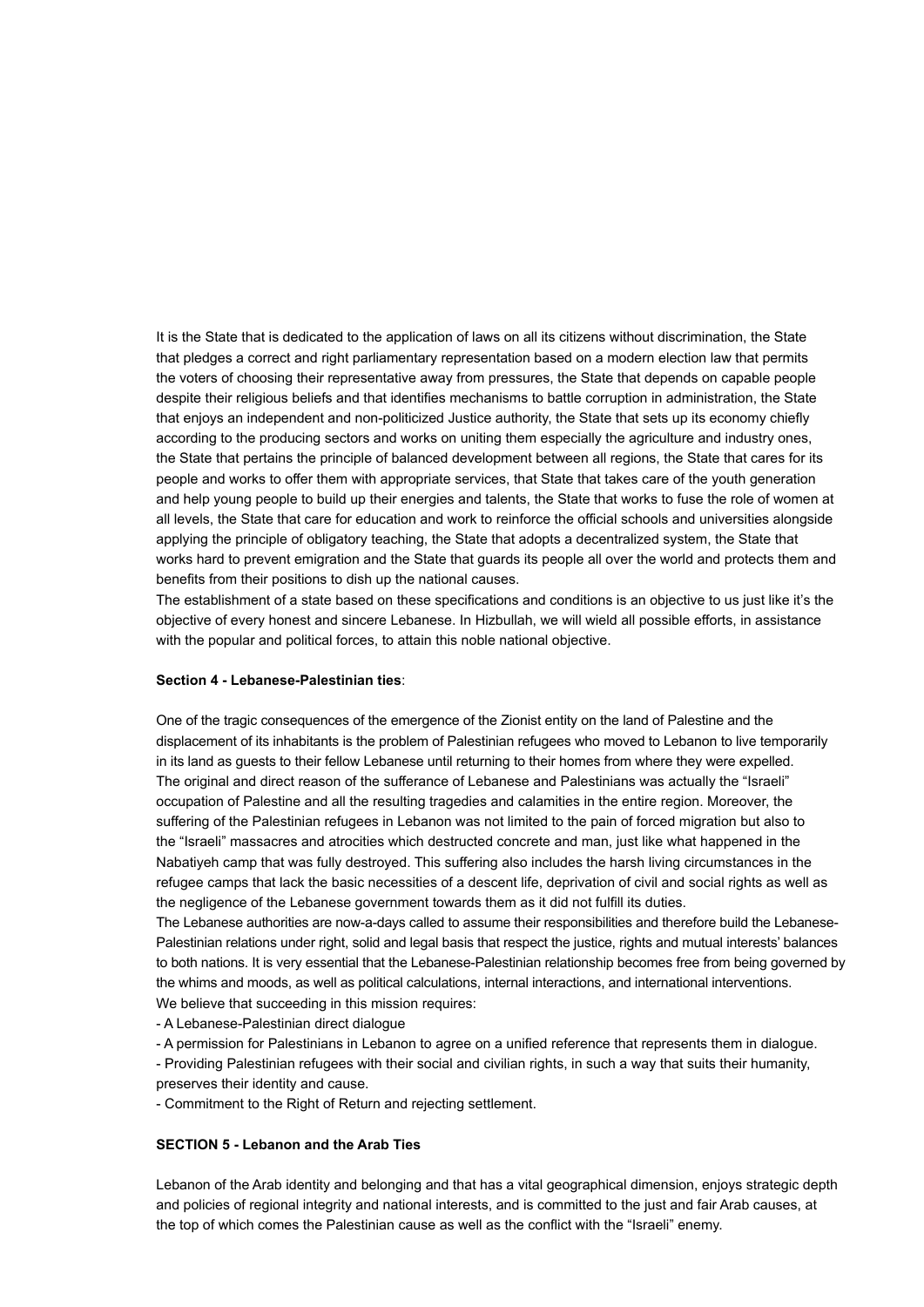Even more, there is a definite need for concerted efforts to overcome the conflicts that run through the Arab ranks.

The contradiction of strategies and the difference of alliances, despite their seriousness and intensity, do not justify the policies of targeting or engaging in external projects, based on the deepening discord and inciting sectarianism, leading to the exhaustion of the nation and therefore serving the Zionist enemy in the implementation of the purposes of America.

Indeed, developing the political practice aiming at restricting conflicts, organizing or even preventing them from happening in first place is a good option to be adopted in order to ripen a selective approach in dealing with national issues, not to mention searching for common factors that can also enhance these practices, provide chances of communication on the levels of the people and the governments in order to provide the broadest platform of solidarity to serve our causes and goals.

The Resistance choice constitutes once again a central need and an objective factor in strengthening the Arab stance and weakening the enemy, away from the determined nature of strategies or political stakes. Therefore, the resistance finds no problem in providing the different Arab regions with the benefits of the resistance choice, as long as this pours into weakening the enemy and strengthening as well as firming the Arab stand.

In this context, Syria has recorded a distinctive attitude and supported the resistance movements in the region, and stood beside us in the most difficult circumstances, and sought to unify Arab efforts to secure the interests of the region and challenges.

Hence, we emphasize the need to adhere to the distinguished relations between Lebanon and Syria as a common political, security, and economic need, dictated by the interests of the two countries and two peoples, by the imperatives of geopolitics and the requirements for Lebanese stability and facing common challenges. We also call for an end to all the negative sentiment that have marred bilateral ties in the past few years and urge these relations to return to their normal status as soon as possible.

## **SECTION 6 - Lebanon and Islamic Relations**

The Arab and Islamic world is facing challenges that shouldn't be undermined. Indeed, the sectarian fabricated conflicts, especially between Sunnis and Shiites, the fabricated contradictory national facts between Arabs, Turks and Kurds as well as between Arabs and Iranians, the threatening of minorities, the constant draining of Christians in the Middle East particularly Palestine and Iraq not to mention Lebanon, all these threaten the cohesiveness of our societies, decreases levels of cohesion and increases barriers and impediments in the face of its development.

Therefore, and instead of being a source of wealth and social vitality, the sectarian diversities seem to be exploited as factors of division and incitement as well as a means of social destruction.

The situation resulting from this bad use seems to be the result of the intersection of Western deliberate policies, the US in particular, internal irresponsible practices and visions in addition to an unstable political environment.

It is very essential and necessary to take these facts into consideration, and should be one of the core interests of power agendas, political guidelines, including the Islamic movements that are responsible of facing these challenges and solving these problems.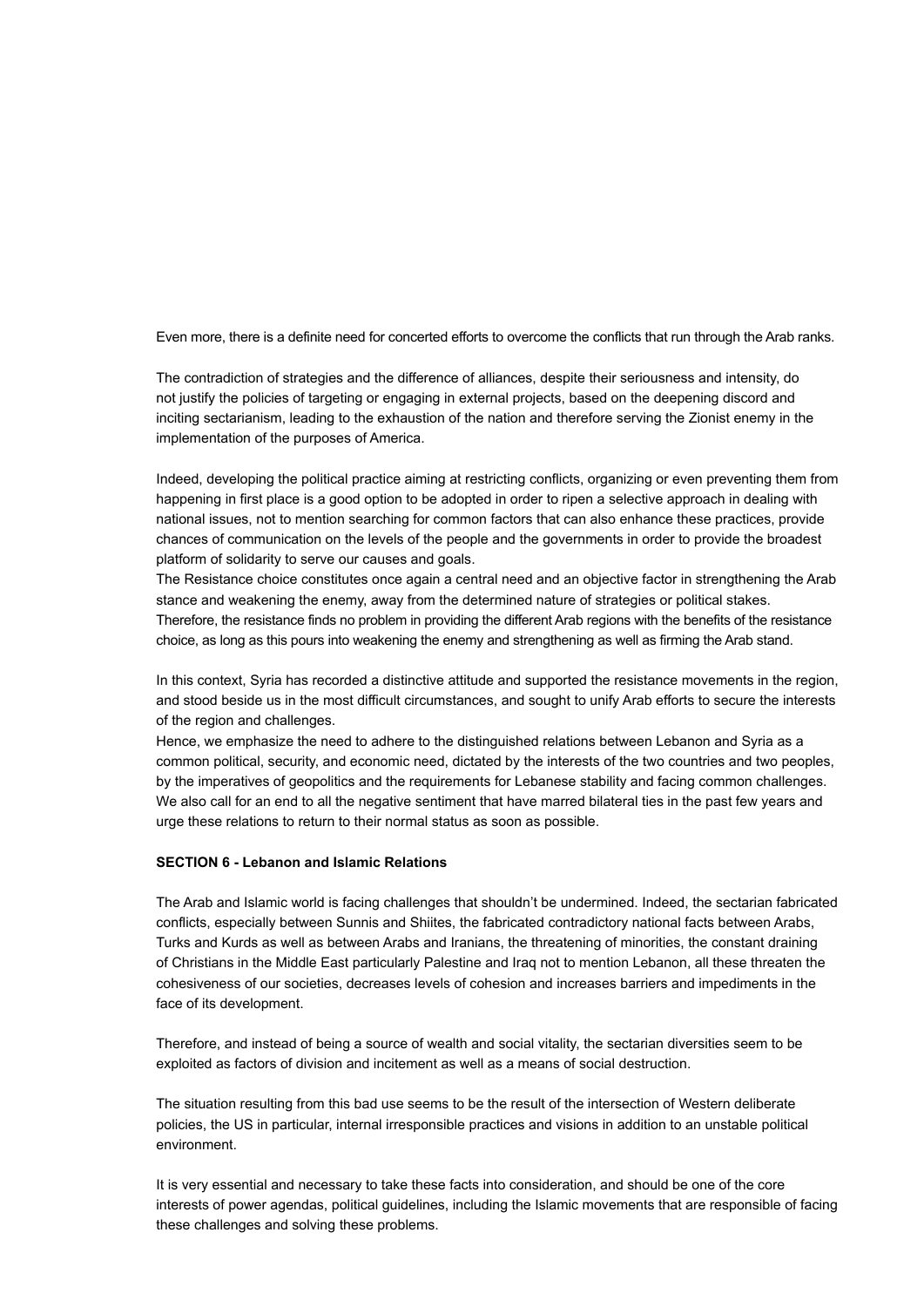Hizbullah emphasizes the necessity of cooperation between the Islamic states at the different levels, to gain strength in confronting hegemony schemes. Such cooperation also serves in facing the cultural invasion of the community and media, and encourages the Islamic states to take advantage of its resources in the exchange of the different benefits between these countries.

In this context, Hizbullah considers Iran as a central state in the Muslim world, since it is the State that dropped through its revolution the Shah's regime and its American-"Israeli" projects, and it is also the state that supported the resistance movements in our region, and stood with courage and determination at the side of the Arab and Islamic causes and especially the Palestinian one.

The policy of the Islamic Republic of Iran is clear and stable in supporting the central and main cause of the Arabs and Muslims - the Palestinian cause. Since the declaration of the victory of the Islamic Revolution under the leadership of Wali Al Faqih Imam Khomeini (May Allah honour his soul), and since the replacement of the "Israeli" embassy with a Palestinian one, this support has been ongoing in the different shapes and forms until our day under the leadership of Imam Khamenei (may he live long). This has lead to the achievement of outstanding victories for the very first time in the history of the struggle with the Zionist invaders.

The fabrication of some Arab parties of conflict with Iran represents self defamation, as well as a denouncement to the Arab causes and only serves "Israel" and the United States of America.

Iran has presented nothing but support for the main cause - the Palestinian cause and resentment towards "Israel". It has also confronted the American policies, and headed towards integrating with the Arab and Islamic environments. The response to such actions should be cooperation, brotherhood, and a centre of awakening and strategic weight as well as a model for independence and liberty that supports the Arab-Islamic project. It should be viewed as a power that boosts the strength and might of the people of our region. The Islamic world gains strength with his allies and the cooperation of his countries. We assure the importance of benefiting from the elements of the political, humanitarian, and economic power available in each and every country of the Islamic world, on the basis of integration and non-subjection to the invaders.

We remind of the importance of unity among Muslims, as Allah the Almighty said in his holy book: "And hold fast, all together, by the rope which God (stretches out for you), and be not divided among yourselves" (Sourat Al Imran-verse 103).

We also remind of the importance of cautiousness from sectarian sensitivities - especially between Sunnis and Shiites, as we wager on the conscience of the Muslims in facing the conspiracies and schemes on this level.

#### **SECTION 7 - Lebanon and International Relations**

According to Hizbullah's vision and approach, the criteria of divergence and conflict are based upon politicalmoral grounds, primarily between the arrogant and wretched, the oppressor and oppressed, the haughty occupier and a pursuer of freedom.

Hizbullah considers that the unilateral hegemony in the world overthrows the international balance and stability as well as the international peace and security.

The unlimited US support for "Israel" and its cover for the "Israeli" occupation of Arab lands annexed, in addition to the American domination of international institutions, the dualism in criteria of issuing and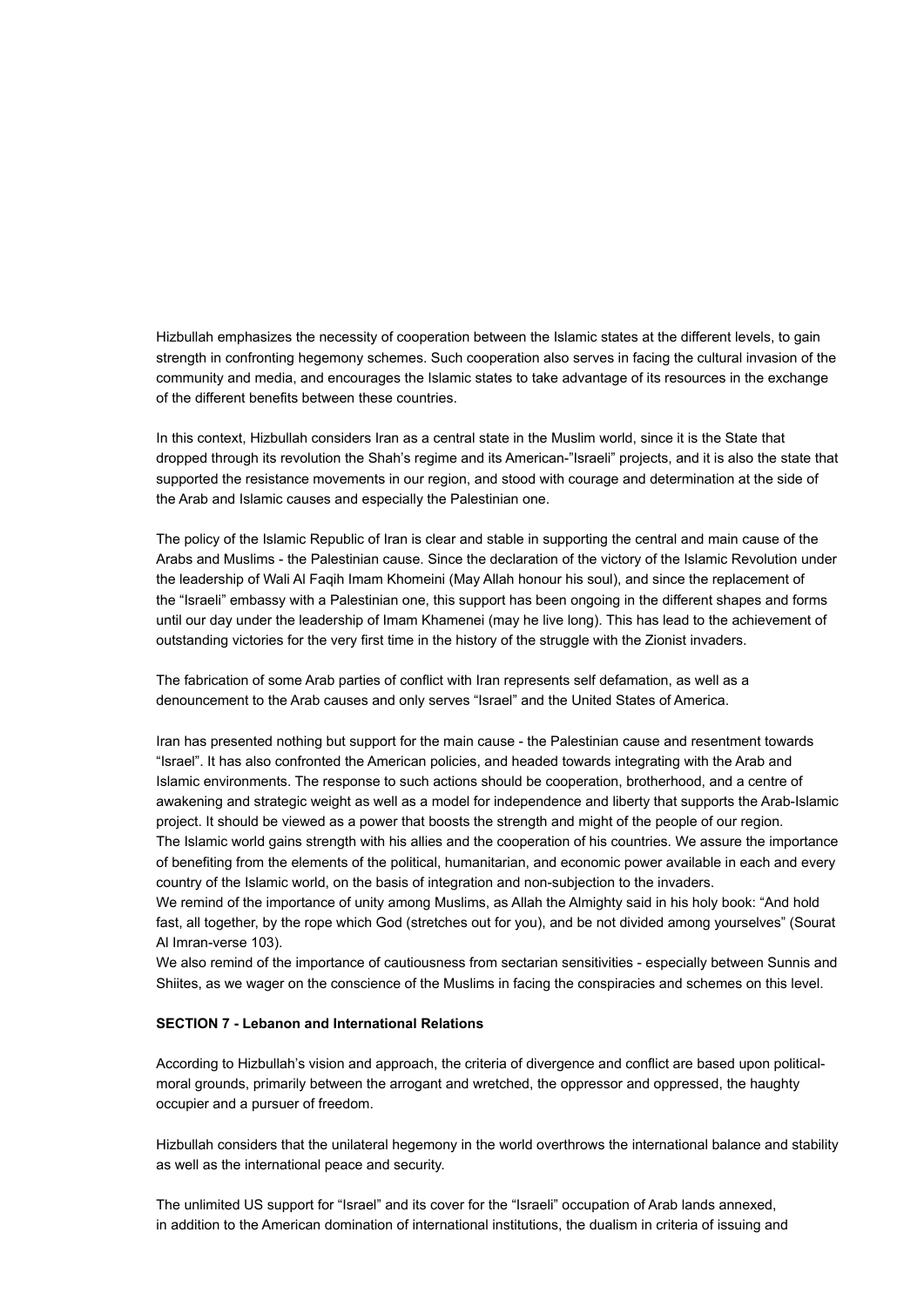applying international policies, the American meddling in various states' affairs, the adoption of the principle of circulating wars worldwide, causing disturbance and instability all around the world puts the American administration in the position of the aggressor and holds it responsible in producing chaos in the international political system.

As for the European policies, they hang between being barely effective on one side and being a follower to the American policies on the other, and this actually leads to the hollowing out the moderate drift in Europe and pours in the service of the "Atlantic drift" of colonial backgrounds.

Following American policies - especially in its phase of historic failure - represents a strategic mistake that will only lead to more problems and complications in the European-Arab relations.

Europe holds responsibility for the damage it has caused due to the colonial "inheritance" it has left behind - of which our people still suffer from the consequences and results.

Since some European people have a history in resisting the occupier, Europe's ethical and humanitarian duty before being a political duty - is to acknowledge the right of the people to resisting the occupier, on the bases of distinguishing between resistance and terrorism.

We think that the stability and cooperation in European-Arab relations require a European approach that is more independent, just, and objective. Building a common vital dimension would be unfeasible - politically speaking and security wise as well - without this transformation that should guarantee solving the sources of trouble that cause crisis and instability.

On the other hand, we look at the experience of independence and liberation that rejects hegemony in the countries of Latin America with a lot of respect, attention, and appreciation. We see vast intersection platforms between their project and the project of resistance movements in our region, which leads to constructing a more just and balanced international system.

Such an experience -t hat of Latin America - brings hope on the international level, in the light of a common humane identity, and a common political and moral background. In this context, the slogan "unity of the wretched" remains a major and basic pillar of our political intellect in building our relations, assents and comprehension towards international issues.

## **CHAPTER THREE - Palestine and Compromise negotiations SECTION 1 - Palestine and the Zionist entity**

The history of the Arab-"Israeli" conflict proves that armed struggle and military resistance is the best way of ending the occupation. The method of negotiations has proven that the Zionist entity becomes more boastful and more belligerent, and that it has no intention of reaching an accord. The resistance has managed to achieve a huge victory over the Zionist entity, provide the homeland with protection, and liberation of the remainder of its land.

This function is a lasting necessity before Israel's expansionist threats and ambitions as well as the lack of a strong government in Lebanon. The ongoing "Israeli" threat forces the resistance to continue to boost its capacity ... in order to fulfill its role in liberating occupied territory.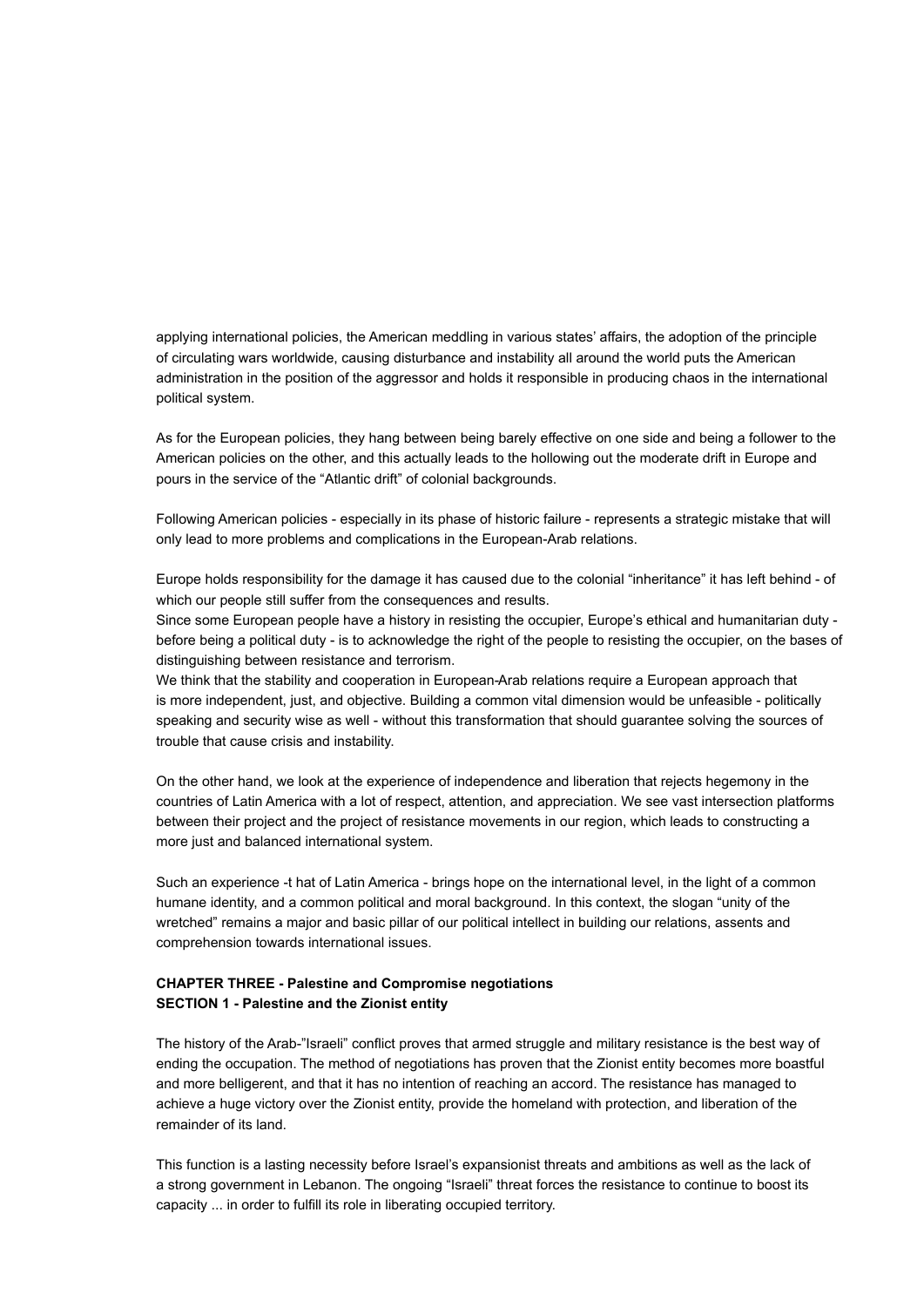We categorically reject any compromise with Israel or recognizing its legitimacy, this position is definitive, even if everyone recognizes "Israel".

## **Section 2 - Palestinian Resistance**

The Palestinian while going through the battle of self defense and struggling to maintain his civil rights that are set in Palestine throughout its historical meaning and geographical reality is doing nothing but adopting a legitimate right that has been put by all religions, international laws, values and humanity.

This right includes the Resistance in all shapes, and ahead of it are the armed forces, and the use of all means that the Palestinian resistance can use, especially with the presence of impunity towards the Zionist enemy that is armed with the latest atrocious and destructive weapon.

Experience has proved - and has made clear, with no doubt throughout the struggle between our nation and the Zionist entity, since its occupation of Palestine and till now - the importance and significance of the choice of the Resistance and the armed forces facing the enemy, liberating the land, regaining the legitimate rights, maintaining neutral language, and the closure of the expanded strategy, through the equations that were forced by the resistance through its capabilities, will, and determination at the battle field.

The best witness and evidence on this is the achievements of victories of the Resistance in Lebanon, and what it has built from its moral and martial accomplishments throughout its battle experience, especially when forcing the Zionists to the Huge "Israeli" withdrawal from the occupied Lebanese lands on May 2000, and the complete failure of the "Israeli" army during July War year 2006, of where the Resistance achieved a divine, historical and strategic victory that changed the battle equation entirely, and defeated the "Israeli" enemy with high credibility, and crushed the legend of the army that can never be defeated.

Another evidence on that is what the Palestinian resistance has achieved from continuous accomplishments through the Palestinian Revolution experience, and the method of the armed struggle that has been taken, and through the first Intifada, and the second Al-Aqsa Intifada, reaching the brutal collapse of the "Israeli" army during the complete withdrawal from the Gaza Strip year 2005, with no pre-conditions, negotiations, or agreements, and without any political, security, or geographical desires, making it the first victory of that kind, within the historical Palestinian borders, and the value of this victory holds tremendous strategic importance within the conflict between us and the Zionist entity.

In addition to that, the glorious perseverance of the Palestinians and its Resistance in Gaza while facing the Zionist occupier year 2008 is a lesson to the generations, and the occupiers.

If that was the motive of the Resistance in Lebanon and Palestine, what was the motive of the choice of negotiations and settlements? What are the conclusions, profits and benefits that the negotiations achieved throughout all its stages and the deals that it made? Isn't it more of the "Israeli" bigotry, intolerance and belligerency, and more of the "Israeli" benefits and conditions?

We hereby assure our prop up to the Palestinians and the Palestinian Case, along with its historical, geographical and political stands, and we reassure our support to these people and the Palestinian Resistance, and their struggle against the "Israel".